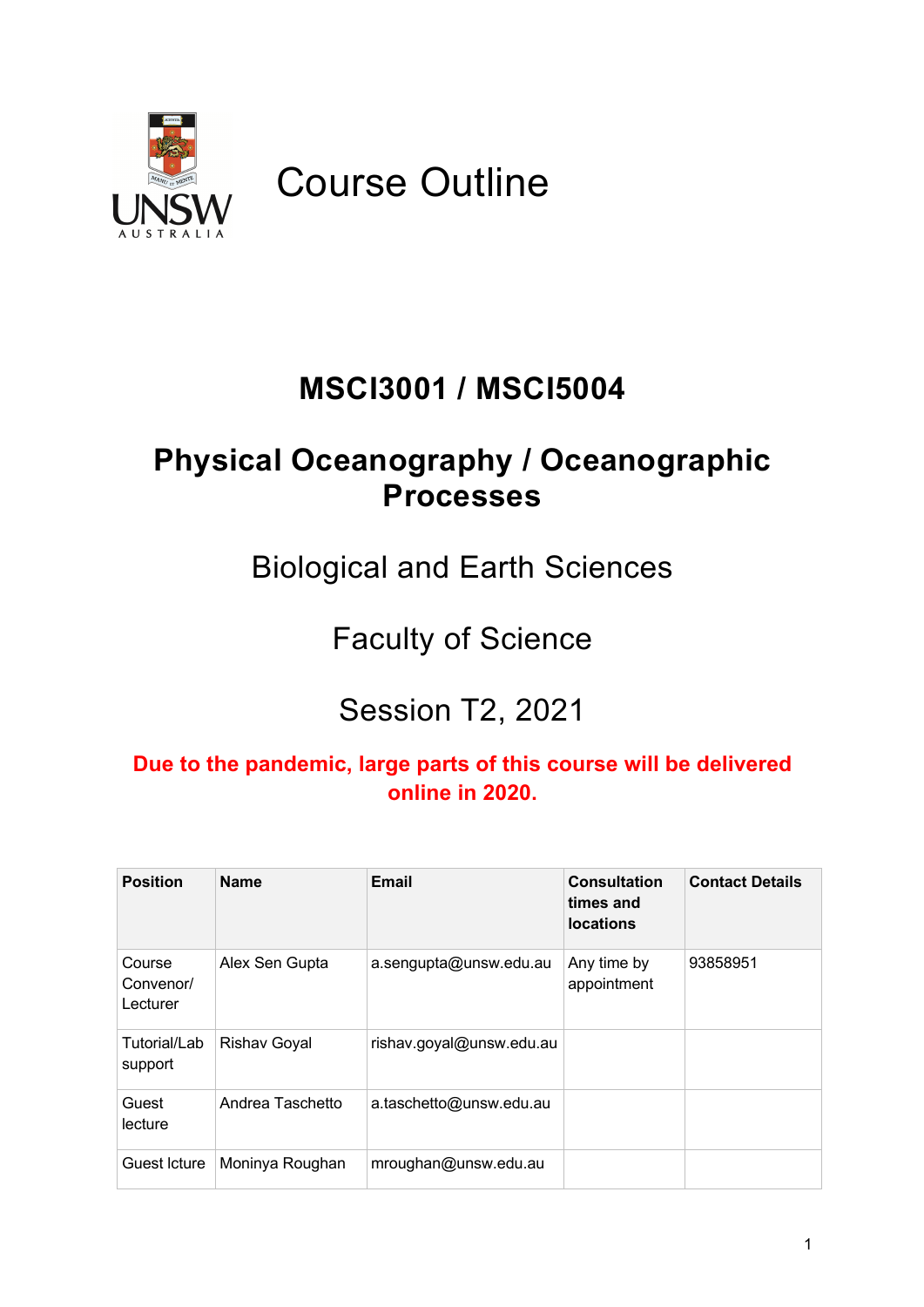# **2. Course information**

Units of credit: 6

Pre-requisite(s): Any 6 Units of Credit of Level I Mathematics

Teaching times and locations: See below

*http://www.timetable.unsw.edu.au*

### **2.1 Summary & Aim**

Ocean motion and the movement of heat, nutrients and other properties have direct impacts on climate and weather, coastal infrastructure and marine species. In this course, we dive into how the ocean works. From the East Australian Current to the global conveyor belt, and from eddies to beach waves. We will cover the dynamics and properties of ocean water and the way those are measured, and apply it to problems like El Nino, coral bleaching, the great garbage patches and Global Warming.

The main aim of the course is to give the students an understanding of some of the important and often counterintuitive processes that occur in the ocean, and how the physical system interacts with and controls marine biology and the climate system. While the course does not require advanced mathematics, the course does require some basic mathematics

## **2.3 Course learning outcomes (CLO)**

What you will learn:

- How to analyse real oceanographic data with state-of-the-art analysis tools
- How we observe an often hostile and remote ocean and how we model the ocean
- The forces that drive ocean motion
- The different types of ocean circulation and why they are important
- How the physical environment controls marine biology
- How the ocean affects with the rest of the climate system and how it is affected by Global Warming
- How to solve quantitative problems related to the ocean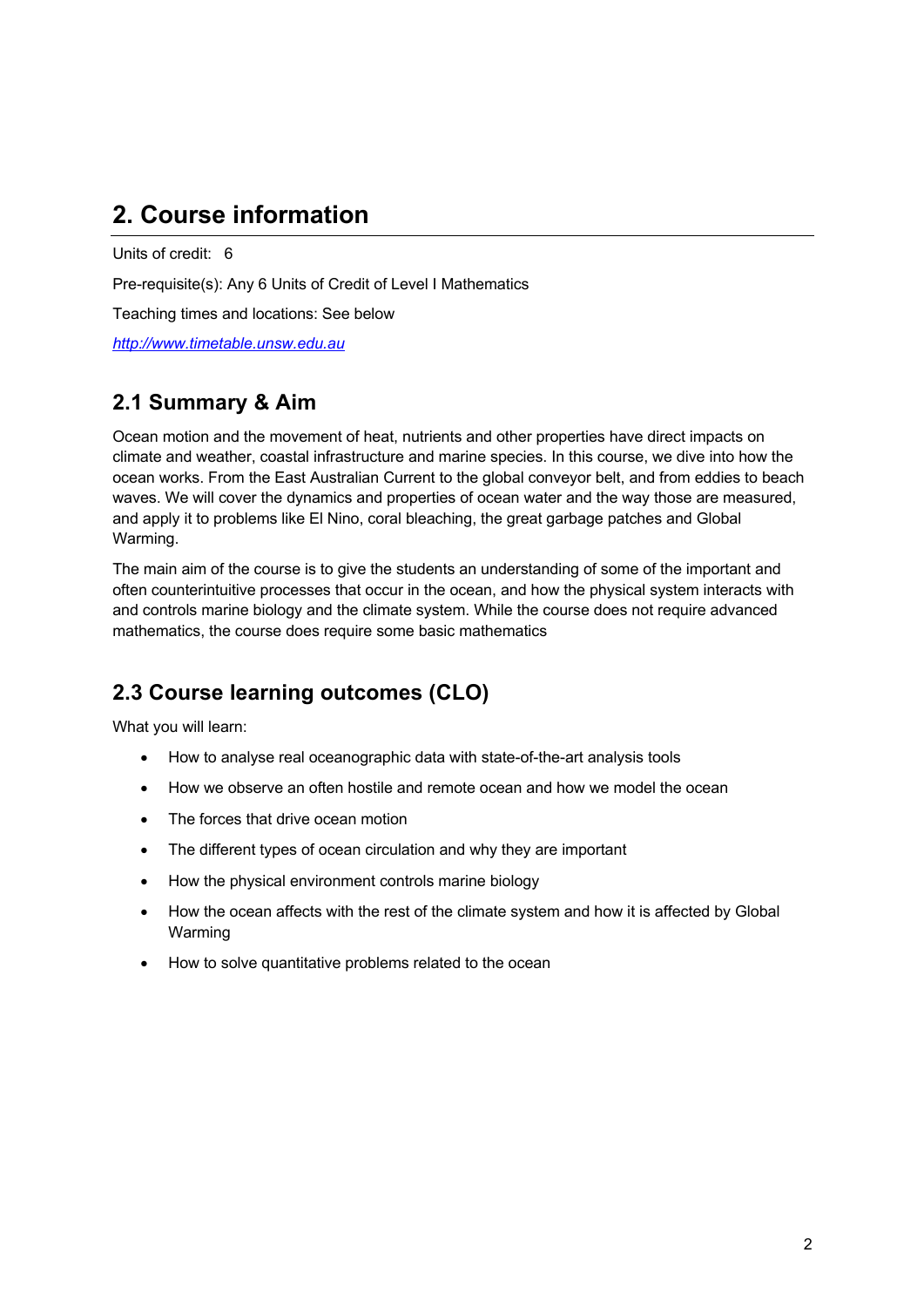# **3. Strategies and approaches to learning**

### **3.1 Learning and teaching activities**

**PERSONAL REQUEST:** *IF YOU ARE COMFORTABLE TO DO SO, IT REALLY HELPS ME AND THE DYNAMIC OF OUR ZOOM MEETINGS IF YOU KEEP YOUR VIDEO ON. LECTURING TO A BLANK SCREEN IS REALLY AWFUL AND MAKES FOR MORE BORING LECTURES!*

The course will include:

- ZOOM: real-time lectures (these will also be recorded): covering ocean basics, observation & modelling, ocean physics, waves and climate
- In person/ZOOM:
	- $\circ$  basic maths tutorials (2 x 2hrs): optional additional tutorials for those that want to brush up on their basic maths skills
	- o tutorials (4 x 2hrs): numerical problem solving (includes a revision tutorial)
	- $\circ$  spherical cow tutorials (3 x 1hr): learn the critical art of guestimation in science
- ZOOM: MATLAB labs (5 x 2hr): computer labs where you will analyse real oceanographic data using the MATLAB analysis tool (2 introductory labs + 3 labs with a short, assessed reports)
- Student workshop: end of semester student presentations based on chosen research projects. The format for this is to be confirmed

**For 2021 all lectures and labs will be run via** ZOOM **(or equivalent). Tutorials will have concurrent in-person and ZOOM options. Lectures and some parts of the tutorials and labs will be recorded and made available via Moodle. I will be available, together with some helpers, to facilitate labs, tutorials, discussion and workshop.**

This is a challenging course and it is expected (though not compulsory) that you attend lectures, tutorials, labs and the end of semester workshop. You are encouraged to collaborate in tutorials, labs and assignments, but the final work you hand in must be your own.

PLEASE NOTE LECTURES AND TAUGHT COMPONENTS OF TUTORIALS AND LABS WILL BE RECORDED VIA ZOOM AND MADE AVAILABLE TO ALL STUDENTS VIA MOODLE. IF YOU DO NOT WISH TO BE RECORDED YOU CAN KEEP YOUR VIDEO AND AUDIO TURNED OFF. IF YOU STILL HAVE CONCERNS YOU ARE NOT REQUIRED TO ATTEND ONLINE LECTURES, TUTORIAL OR LABS AND MAY VIEW THE RECORDINGS ONCE THEY ARE RELEASED ON MOODLE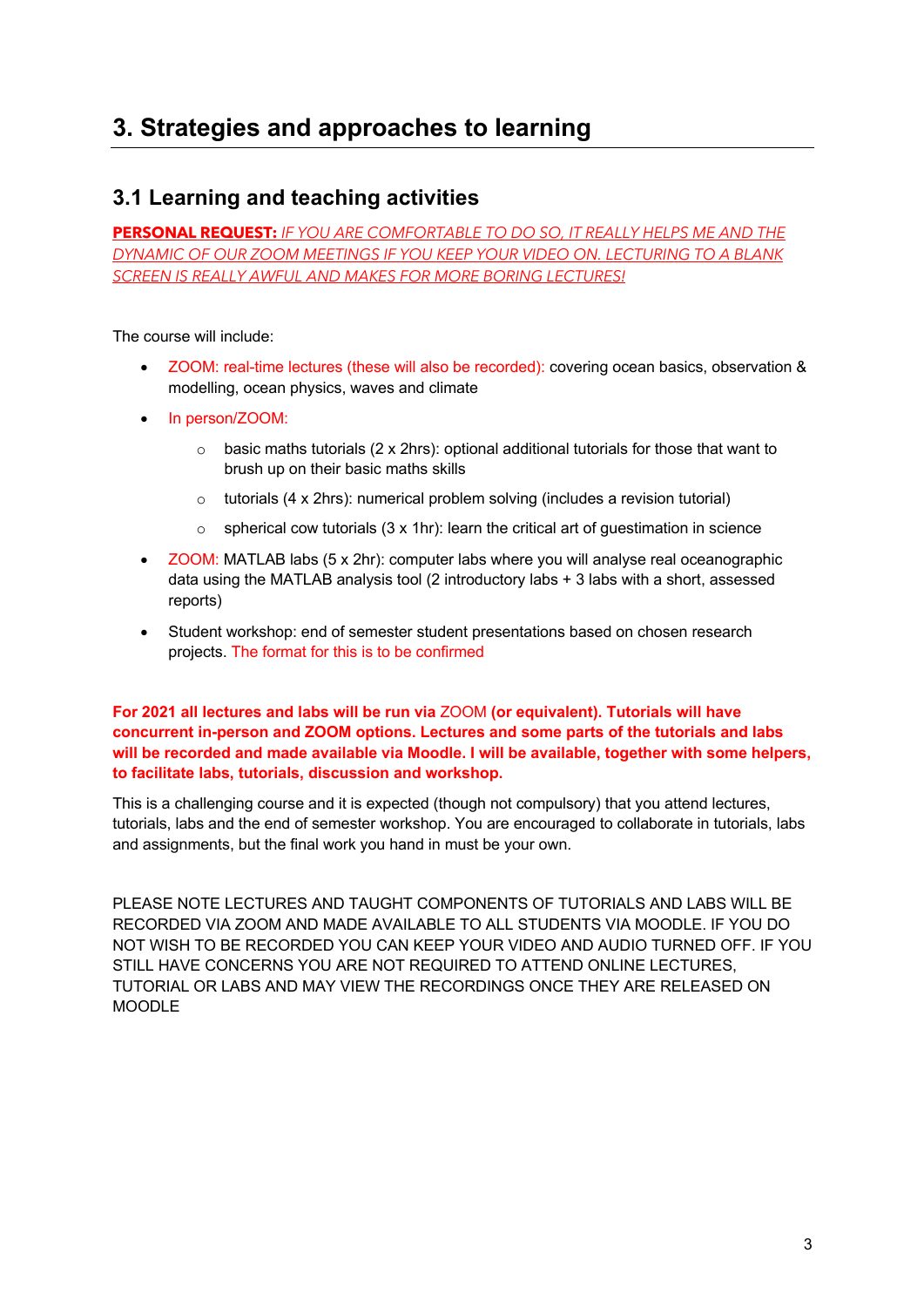## **4. Course schedule and structure** (NB **red font** indicates optional

sessions where Ill provide additional help or Spherical Cow short course)

| WK          | Lecture (2hr)                    | Lab $(2hr)$                       | Tute $(2hr)^*$          | Lecture (1hr)      | OUT            | IN             | Other                       |
|-------------|----------------------------------|-----------------------------------|-------------------------|--------------------|----------------|----------------|-----------------------------|
|             | Tue 10:00 - 12:00                | Tue 12:00 - 14:00                 | Wed 12:00 -             | Fri 14:00 - 15:00  |                |                |                             |
|             | virtual                          | virtual                           | 14:00                   | virtual            |                |                |                             |
|             |                                  |                                   | K-F23-104 - Mat         |                    |                |                |                             |
|             |                                  |                                   | 104 & virtual           |                    |                |                |                             |
|             |                                  |                                   |                         |                    |                |                |                             |
|             | (Weeks:1-5,7-10)                 | (Weeks:1-5,7-10)                  | (Weeks:1-5,7-           | (Weeks:1-5,7-      |                |                |                             |
|             |                                  |                                   | 10)                     | 10)                |                |                |                             |
| $1(1$ June) | Logistics                        | <b>MATLAB1</b>                    | <b>Basic maths 1</b>    | Continued from     | <b>RP</b>      |                |                             |
|             | Why Oceanography?                | <b>Coding basic</b>               | (1hr)                   | Tuesday            |                |                |                             |
|             | <b>Basic properties</b>          | (optional)                        | + Spherical Cow         |                    |                |                |                             |
|             |                                  |                                   | (1hr)                   |                    |                |                |                             |
| 2 (8 June)  | Archimedes +                     | <b>MATLAB 2</b>                   | Basic maths 2 +         | Continued from     |                |                |                             |
|             | stratification and               | Intro to data                     | (1hr)                   | Tuesday            |                |                |                             |
|             | turbulence. Mixing &             | handling                          | <b>Spherical Cow</b>    |                    |                |                |                             |
| 3 (15 June) | transport<br>Forces, Hydrostatic | (optional)<br>MATLAB <sub>3</sub> | (1hr)<br>Transport,     | Continued from     | A1             |                |                             |
|             | balance, Pressure.               | El Nino/La Nina                   | Richardson no.,         | Tuesday            |                |                |                             |
|             | Barotropic vs                    | (not assessed)                    | gradients               |                    |                |                |                             |
|             | baroclinic, Coriolis,            |                                   |                         |                    |                |                |                             |
|             | scaling, geostrophy &            |                                   |                         |                    |                |                |                             |
|             | thermal wind                     |                                   |                         |                    |                |                |                             |
| 4 (22 June) | Ekman transport &                | MATLAB <sub>4</sub>               | Gesostrophy,            | Continued from     | M <sub>4</sub> | RPo            |                             |
|             | spirals. Ekman                   | Ocean surface                     | Ekman &                 | Tuesday            |                |                |                             |
|             | pumping, storm                   | heights (assessed)                | <b>Thermal Wind</b>     |                    |                |                |                             |
|             | surges, large scale              |                                   |                         |                    |                |                |                             |
|             | circulation & plastics           |                                   |                         |                    |                |                |                             |
| 5 (29 June) | Recap. Vorticity,                | <b>MATLAB 5</b>                   | Ekman pumping           | Continued from     | A2,            | M4             |                             |
|             | western boundary                 | <b>Drifting Floats</b>            | (1hr)                   | Tuesday            | M <sub>5</sub> |                |                             |
|             | currents and                     | (assessed)                        | +Spherical Cow          |                    |                |                |                             |
| 6 (Break)   | Sverdrup transport               |                                   | (1hr)                   |                    |                |                |                             |
| 7 (13 July) | Thermohaline                     | MATLAB <sub>6</sub>               | Vorticity (1hr)         | Continued from     | M <sub>6</sub> | A1             |                             |
|             | circulation. Waves &             | Ocean                             |                         | Tuesday            |                |                |                             |
|             | <b>Tides</b>                     | productivity                      |                         |                    |                |                |                             |
|             |                                  | (assessed)                        |                         |                    |                |                |                             |
| 8 (20 July) | Planetary waves                  | <b>MATLAB7</b>                    | Waves (1hr)             | Continued from     |                | M <sub>5</sub> | Andrea                      |
|             | +eddies. ENSO &                  | HELP (1hr)                        | <b>Class Discussion</b> | Tuesday            |                |                | Guest                       |
|             | climate change                   | (optional)                        | (1hr)                   |                    |                |                | lecture                     |
| 9 (27 July) | Observing the ocean              |                                   | Waves & tides           | <b>Guest Talks</b> |                | A <sub>2</sub> | Moninya                     |
|             |                                  |                                   |                         |                    |                |                | Guest                       |
|             |                                  |                                   |                         |                    |                |                | lecture                     |
| 10 (3 Aug)  | Modelling the ocean              |                                   | <b>Additional exam</b>  | Revision           |                | RP/RPT,        | Student                     |
|             |                                  |                                   | practice                |                    |                | M <sub>6</sub> | Workshop                    |
|             |                                  |                                   | (1 hr optional)         |                    |                |                | (multiple                   |
|             |                                  |                                   |                         |                    |                |                | groups<br>$\sim$ 2hr/group) |

*Assessed Work (see table):*

- *Assignment 1 (A1): Transport, ocean properties, geostrophy*
- *Assignment 2 (A2): Vorticity, Ekman, Kelvin waves)*
- *MATLAB4 (M4): Sea surface height & geostrophy*
- *MATLAB5 (M5): Floats*
- *MATLAB6 (M6): Biological productivity & ENSO*
- *Research Project (RP)*
- *Research Project outline (RPo)*
- *Research project talk (RPT)*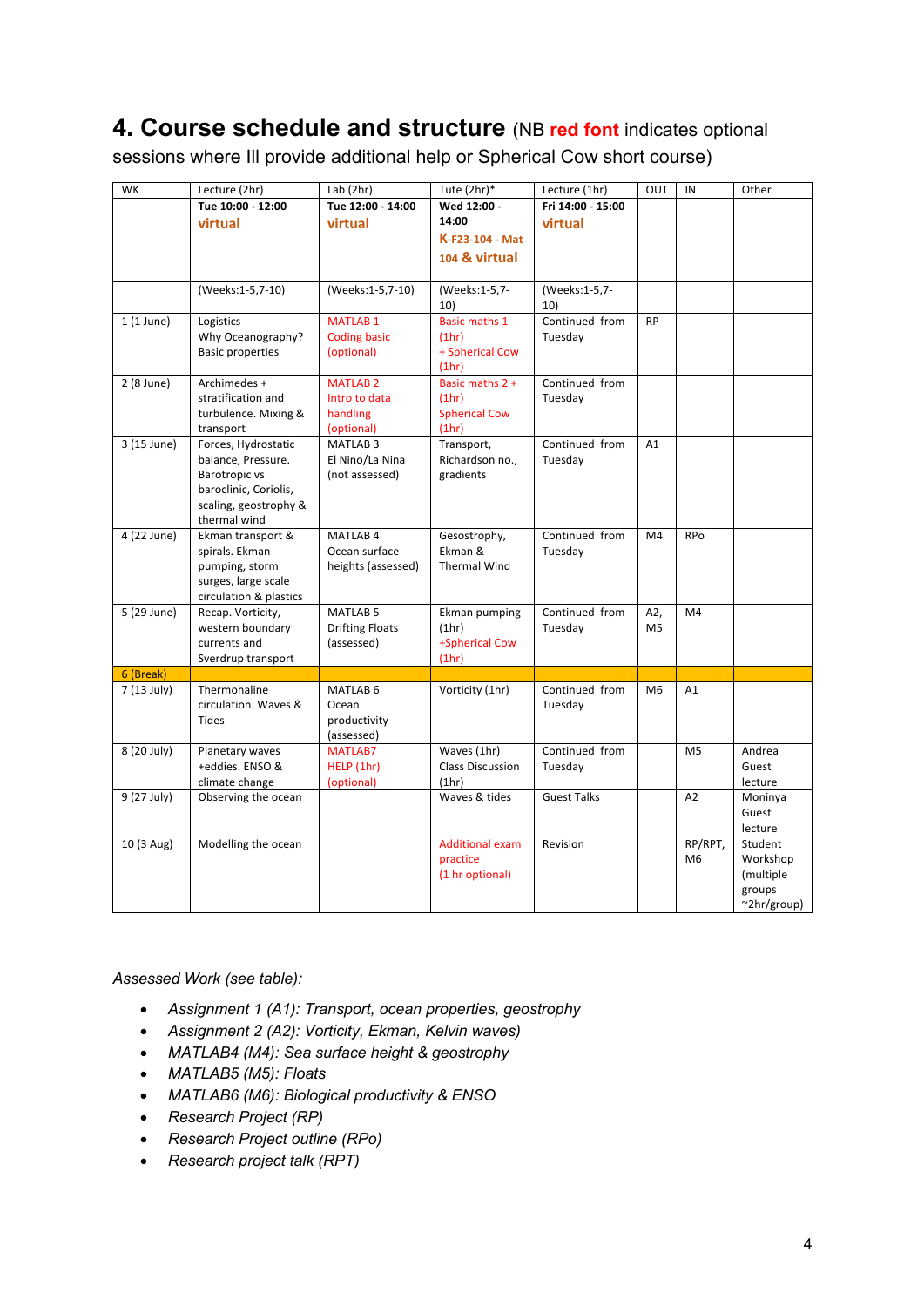# **5. Assessment**

### **5.1 Assessment tasks**

| <b>Assessment task</b>                                        | Length                                                                                                 | <b>MSCI3001</b><br><b>Mark/100</b> | <b>MSCI 5004</b><br><b>Mark/100</b> | Due date<br>(normally<br>Friday of that<br>week) |
|---------------------------------------------------------------|--------------------------------------------------------------------------------------------------------|------------------------------------|-------------------------------------|--------------------------------------------------|
| Research Project outline                                      | 3-4 bullet points<br>outlining plan of final<br>report [max 200<br>words] + 3-4 journal<br>references, | 0                                  | 0                                   | Wk4                                              |
| Assignment 1 (A1): Transport, ocean<br>properties, geostrophy | worksheet -3 problems                                                                                  | 12                                 | 13                                  | Wk7                                              |
| Assignment 2 (A2): Vorticity, Ekman,<br>Kelvin waves          | worksheet -4 problems                                                                                  | 16                                 | 17                                  | Wk9                                              |
| MATLAB4 (M4): Sea surface height &<br>geostrophy              | Max 200 words $+2-3$<br>figures                                                                        | $\overline{7}$                     | 8                                   | Wk6                                              |
| MATLAB5 (M5): Floats                                          | Max 200 words $+2-3$<br>figures                                                                        | $\overline{7}$                     | 8                                   | Wk8                                              |
| MATLAB6 (M6): Biological productivity<br>& ENSO               | Max 200 words $+2-3$<br>figures                                                                        | 8                                  | 8                                   | <b>Wk10</b>                                      |
| *Research Project (literature review)                         | Maximum 1200-1500<br>words (excluding<br>$references) +$<br>figures/captions                           | 15                                 | 16                                  | Wk10*                                            |
| Research project (presentation)                               | 5 min. Presentations<br>will be made via zoom<br>in groups as part of a<br>group of 8-10 students      | 5                                  | 5                                   | <b>Wk9 or 10</b>                                 |
| Exam                                                          |                                                                                                        | 30                                 | 25                                  |                                                  |
|                                                               | <b>TOTAL</b>                                                                                           | 100                                | 100                                 |                                                  |

\*To better manage your load you may want to complete your research project report earlier in the term (e.g. over week 6 break)

#### **Further information**

UNSW grading system: https://student.unsw.edu.au/grades

UNSW assessment policy: https://student.unsw.edu.au/assessment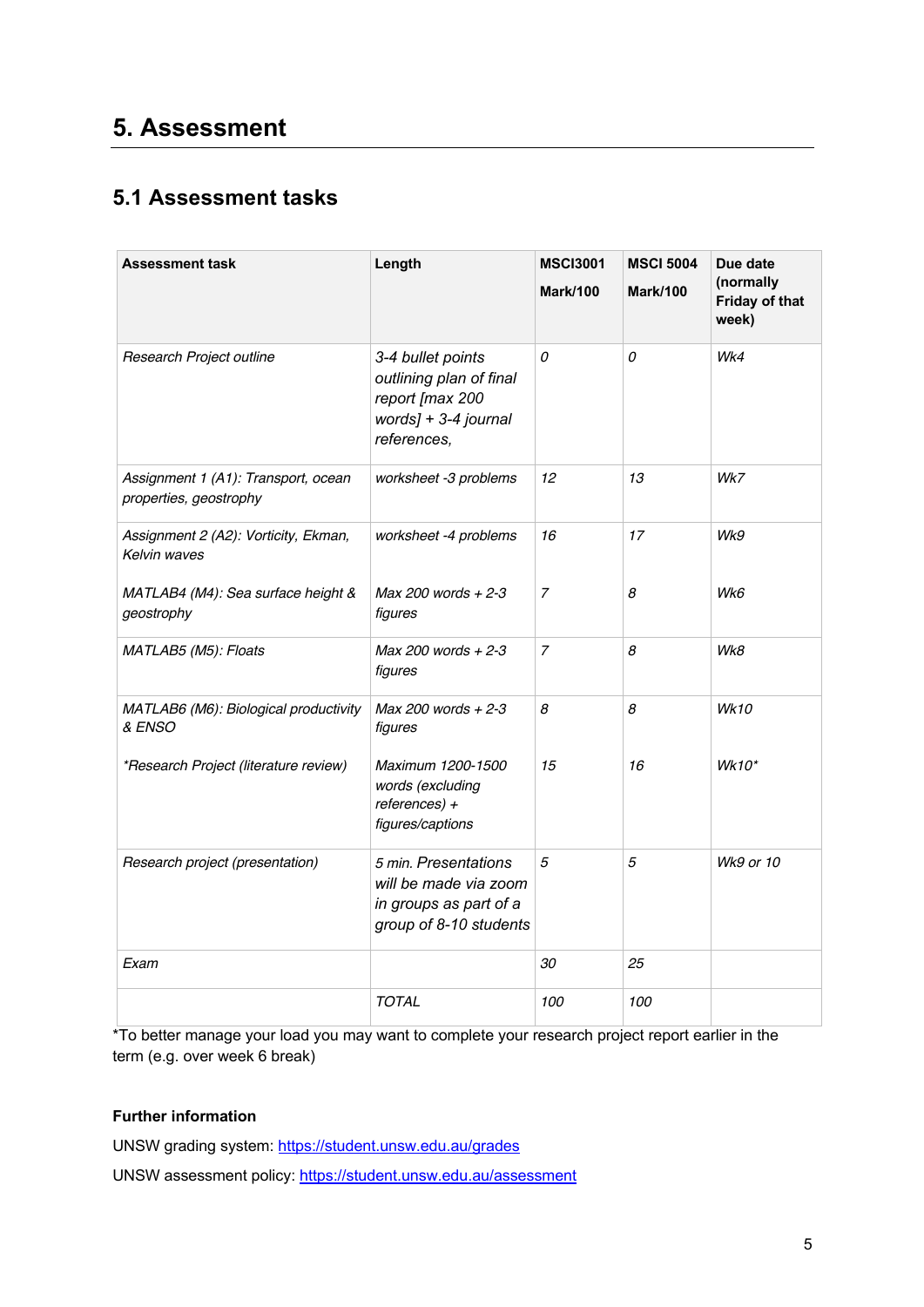### **5.2 Assessment criteria and standards**

#### **MATLAB assessments 1,2 & 3**

For each assessed MATLAB you will hand in a single 'live script' that contains your code figure and brief report (at the end of the script)

Marking criteria:

- Code (working order, no errors, properly commented, no superfluous code): 30%
- Figures (well presented, properly labelled): 30%
- Report (refers to all figures, insightful description of the oceanography): 40%

#### **Research Project**

*Marking criteria:*

- *Clear scientific writing for a non-specialist scientifically literate audience (20%)*
- *Presentation (good structure, relevant figures, logical order, 10%)*
- *Scientific content (50%)*
- *Referencing (10%) [All information derived from journals/books should be properly references (scan some academic journals if you are usure what is required; preferred style: nature referencing: https://paperpile.com/s/nature-citation-style/]*

#### **Research Presentation**

*Students will present a 5-minute talk (online) followed by 2-3 minutes of Q&A. NB we will*  randomly split the class into approximately four groups of 10 students (depending on class size) *plus an invigilator. You will only be presenting to your group. You will be required to provide feedback to your group (what you liked about the presentation/what could be improved)*

*Marking criteria:*

- *Scientific content (40%)*
- *Presentation clarity (30%)*
- *Presentation visuals (30%)*

#### **Assignments 1 & 2**

*Breakdown of marks shown in the handout. Marks will be deducted for lack of working. Marks will be awarded for incorrect answer as long as working is valid.*

### **5.3 Submission of assessment tasks**

Assignments should be submitted through MOODLE. If you have any technical problems email a.sengupta@unsw.edu.au

Handwritten work should be scanned/photo'd and submitted as a pdf. **PLEASE always include your name in the filename e.g AlexSENGUPTA\_Ass1.pdf**

Unless prior approval is given, late submissions will incur a 10% decrease in the overall mark per day. Assignments handed in more than 7 days late will not be marked. Extensions will normally only be considered if arranged prior to the due date.

To pass this course, satisfactory performance across ALL components of the course is required.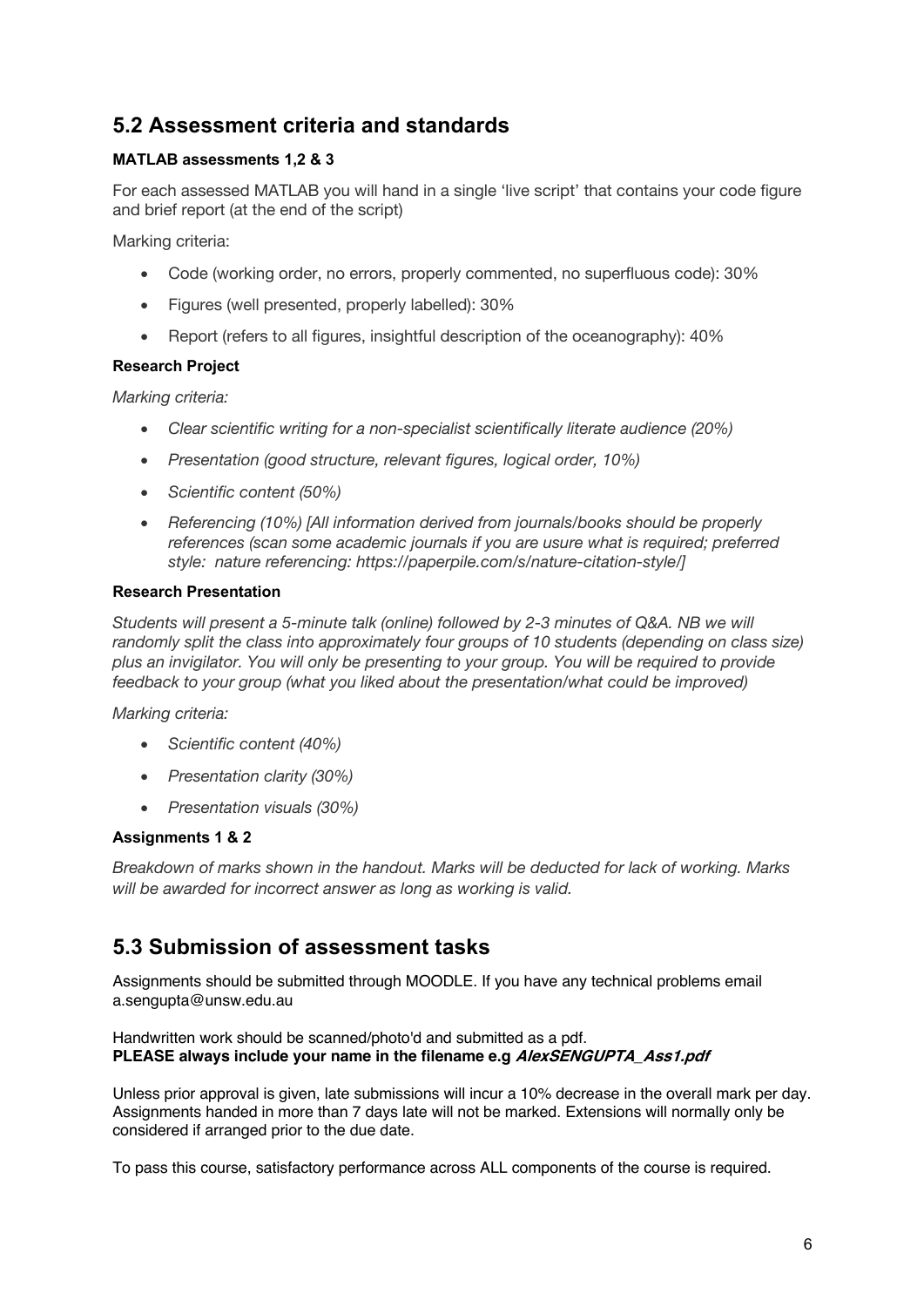### **5.4. Feedback on assessment**

Grades and comments will normally be provided via MOODLE. Model answers will be provided for assignments and first two MATLAB labs.

# **6. Academic integrity, referencing and plagiarism**

*Indicate the preferred referencing style with links to resources on how to use it.*

**Referencing** is a way of acknowledging the sources of information that you use to research your assignments. You need to provide a reference whenever you draw on someone else's words, ideas or research. Not referencing other people's work can constitute plagiarism.

Further information about referencing styles can be located at https://student.unsw.edu.au/referencing

**Academic integrity** is fundamental to success at university. Academic integrity can be defined as a commitment to six fundamental values in academic pursuits**:** honesty, trust, fairness, respect, responsibility and courage.*<sup>1</sup>* At UNSW, this means that your work must be your own, and others' ideas should be appropriately acknowledged. If you don't follow these rules, plagiarism may be detected in your work.

Further information about academic integrity and **plagiarism** can be located at:

- The *Current Students* site https://student.unsw.edu.au/plagiarism*,* and
- The *ELISE* training site http://subjectguides.library.unsw.edu.au/elise/presenting

The *Conduct and Integrity Unit* provides further resources to assist you to understand your conduct obligations as a student: https://student.unsw.edu.au/conduct.

### **7. Readings and resources**

#### *Outline Lecture Notes*

*Lecture notes will be made available online. These lecture notes are intended to give a brief outline of the course to be used as an aid to learning. They are not intended to be a replacement for attendance at lectures, problem classes or tutorials.* 

#### *Web page*

*Course notes, slides, assessments, tutorial and lab information will be made available on Moodle*

*Check this site regularly for any course updates.* 

#### *Textbooks*

*There are no prescribed textbooks for this course, however the following are suggested for further reading.*

- *Ocean Circulation (Open University) (UNSW Open Reserve WP/1458)*
- *Introductory oceanography, H.V. Thurman (PQ551.46/121A, PQ551.46/121)*
- *An introduction to the world's oceans, A.C. Duxbury and A. Duxbury (P551.46/96)*

<sup>1</sup> International Center for Academic Integrity, 'The Fundamental Values of Academic Integrity', T. Fishman (ed), Clemson University, 2013.